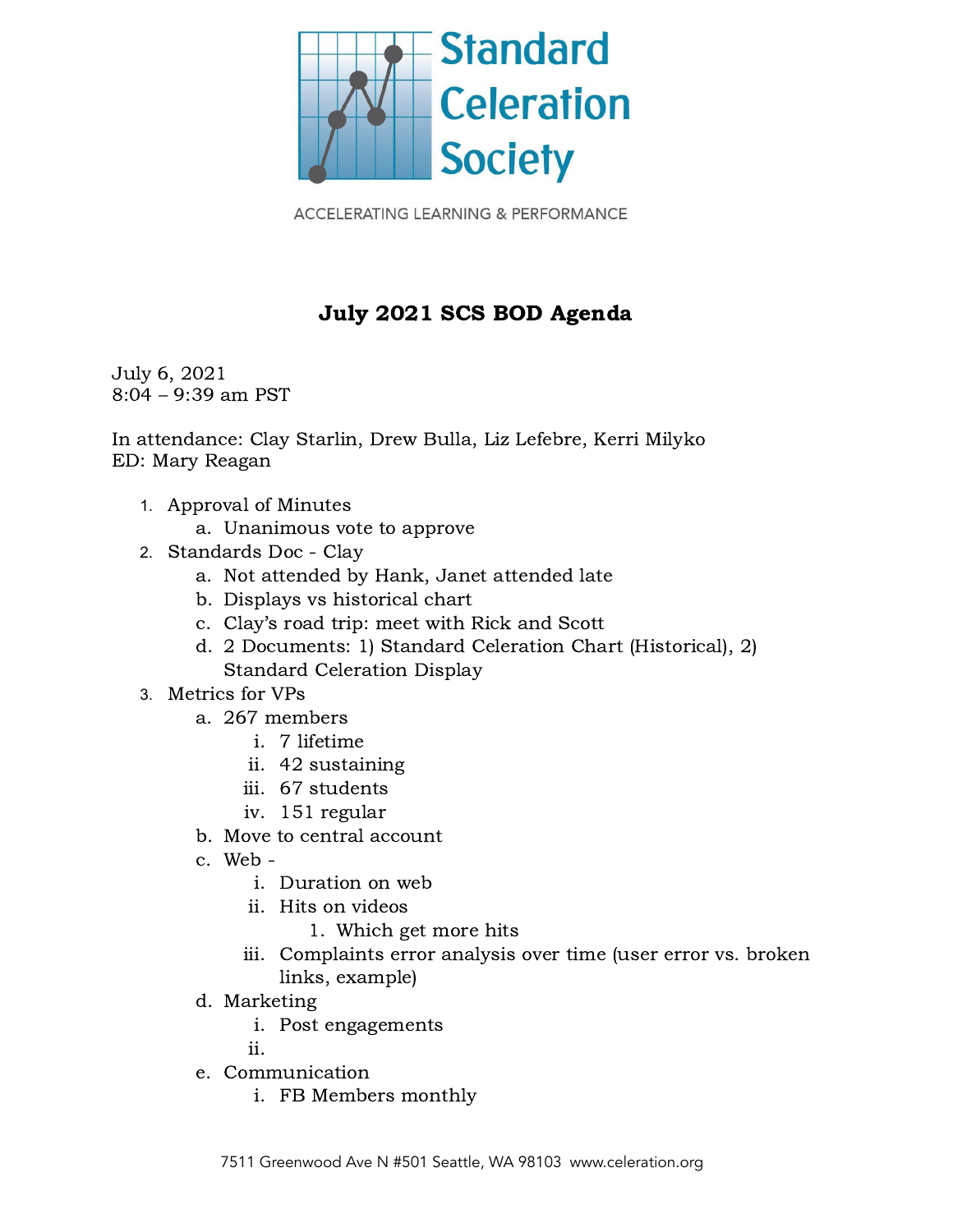- ii. FB Active members
- iii. IG Followers
	- 1. Cumulative
	- 2. Monthly
- iv. Phase Change on days when posted
- f. DEI
	- i. diversity in membership data
	- ii. needs in membership
- g. Programs
	- i. conference attendees
		- 1. broken up by registration type
		- 2. Each chart by conference
		- 3. Cumulative chart
- h. Scientific and Academic
	- i. A chart around the fellows committee
- i. Standing Chart Review Date
- 4. BOD Elections
	- a. Nomination Process
	- b. Need to form Nomination Review Committee for application review
		- i. Kerri to recuse self since likely run again
		- ii. 1 board member, the ED, 1 member of SCS (ensure 1 of these people must be of marginalized group)
		- iii. Form committee by August
		- iv. Suggestions for outside member: August Stockwell, Cynthia Cobb, Viviana Gonzalas, Kirk Kirby, Adam Hockman, Worner Lealand
		- v. Unanimous pass for Viviana; Adam Hockman as backup
- 5. Invited Speaker, Sponsors, and Submitted Presentations Criteria
	- a. ORL Kelly Ferris (August)
		- i. Kendra to extend invitation
- 6. Executive Director Update
	- a. Summer conference 2 conference, 6 workshop registration
		- i. Reachout to ABAI; Heart the Chart; Octave;
		- ii. Upgrade Loomly Account from \$300 to \$640
			- 1. analytics that we can't do elsewhere
			- 2. content export
			- 3. Unanimous approval
		- iii. Programs to self register speakers
	- b. DEI approved new values
		- i. Kerri & Mary waiting to meet about Advisory Committee
	- c. Values posted to web